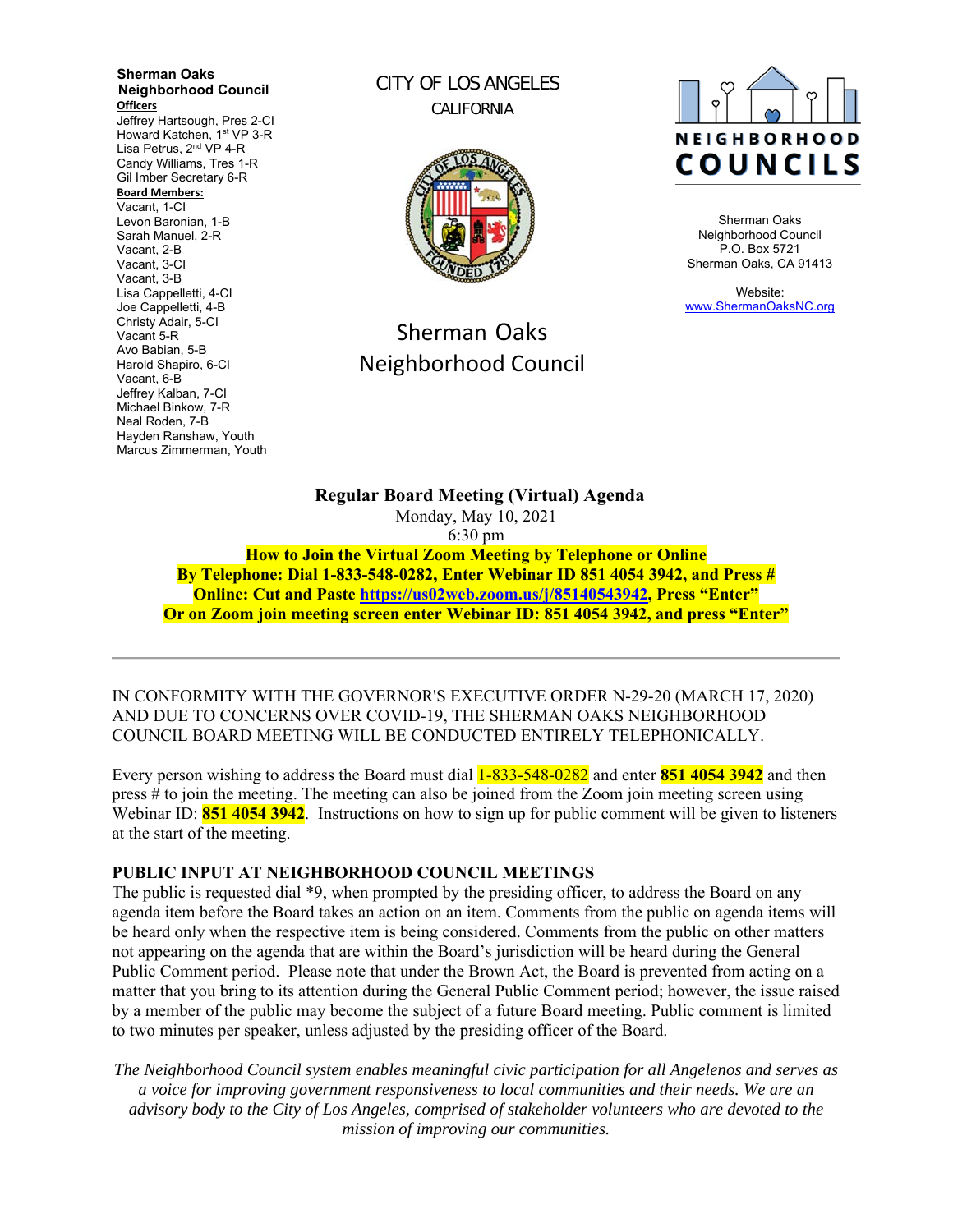# **1. Welcome, Call to Order, and Roll Call**

- a. Welcome and Call to Order by Presiding Officer
- b. Roll Call
- **2. Administrative and Board Initiated Motions Action Items, Vote Required**

### **a. SONC Board Meeting Minutes, April 12, 2021**

A motion to approve the minutes of the April 12, 2021 SONC Board Meeting. SONC Board Minutes – April 12, 2021

# **3. Comments by LAPD SLO's, Public Officials, and Staff**

(Senator Robert Hertzberg at approximately 6:50 pm)

### **4. President's Report**

- a. 2021 SONC Elections May 11, 2021
	- $\triangleright$  Thank you to all the Candidates
	- $\triangleright$  Ballots postmarked/cast at SO Library by May 11th
	- $\triangleright$  Challenges SONC By-Laws
- b. SONC Youth Seat Appointment for FY 2022
- c. End of 2021 Fiscal Year
- d. Next SONC Board Meeting June 14, 2021

# **5. Presentation: The Buckley School, Lisa Turchan, CFO**

An update on The Buckley School's response to operating during the pandemic and related issues of interest to the Sherman Oaks community. (Scheduled at approximately 7:15pm)

- **6. Committee Reports [**2-minute summary, except with motions, 10 minutes or less per motion]
	- a. Education Committee Joe Cappelletti, Chair
	- b. Government Affairs Gil Imber, Chair
		- i. CF 21-0031. CARE+ Cleanups / COVID-19 Crisis / Homeless Encampments / Centers for Disease Control (CDC) Guidelines.

The Sherman Oaks Neighborhood Council (SONC) urges LA City Council, in conjunction with the Department of Sanitation, Los Angeles Homeless Services Authority, and other service providers, including potential private-public partnerships, to establish a regular cleanup schedule of encampment sites and to supply trash receptacles such as but not limited to automated litter bins (ALBs) to encampment and other unhoused areas with regular collection in order to gauge the effectiveness of simply providing unhoused persons with the ability to properly dispose of waste.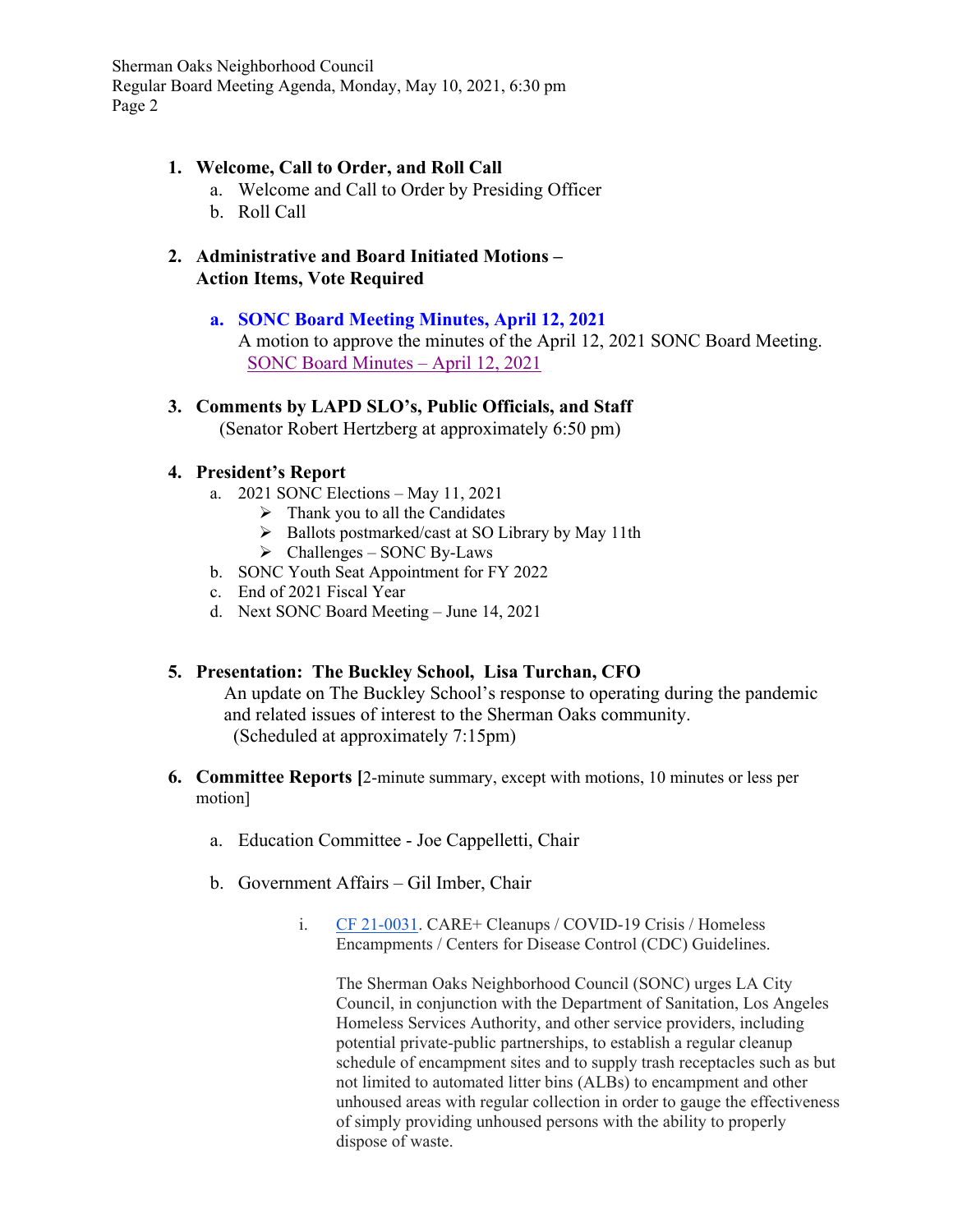> ii. CF 19-1493 & Letter to LAWA. Requesting LAWA to bring in expert help to succeed in advocating for the community's request regarding task force's PPRRY waypoint recommendation at its working group with FAA.

The Sherman Oaks Neighborhood Council (SONC) asks Los Angeles World Airports (LAWA) to request, the Van Nuys Airport Citizens Advisory Council (VNY CAC) to support, the Board of Airport Commissioners (BOAC) to fund, perhaps in the vein of CF 19-1493 relative to funding sources for FAA-related outside counsel expenses, and LA City Council to ensure the hiring of a consultant with experience and a track record of success with the FAA in moving and dispersing NextGen flight paths to assist LAWA staff in achieving the stated action from LAWA in IFP gateway request from the fall of 2020 relative to the PPRRY waypoint.

iii. CF 21-0002-S22. Los Angeles District Attorney / Sentencing Enhancements / Hate Crimes

> The Sherman Oaks Neighborhood Council (SONC) supports CF 21- 0002-S22 in opposing the District Attorney's administrative action to cease seeking sentencing enhancements in criminal cases unless amendment to exempt sentencing enhancements for hate crimes from this policy.

iv. CF 21-0002-S106. AB 1401 (Friedman) / Minimum Parking Requirements Prohibition / Major Transit Stops / High-Quality Transit Corridor

The Sherman Oaks Neighborhood Council (SONC) supports CF 21- 0002-S106 in opposing AB 1401 (Friedman), which would prohibit a city or county from imposing minimum parking requirements on all developments located within one-half mile walking distance of a major transit stop or a high-quality transit corridor.

*Community Impact Statements (CIS) to be filed and Letters to CD4 and others, as appropriate.*

- c. Green and Sustainability Committee Avo Babian, Chair
	- i. A motion to support CF 18-0131, Zero Emissions maintenance Equipment Pilot / City Parks and Gold Courses.
	- ii. A motion to support CF 16-0243-S1, Research Partnership / Los Angeles 100 Percent Renewable Energy Study / Los Angeles Department of Water and Power.

*Community Impact Statements (CIS) to be filed and Letters to CD4 and others, as appropriate.*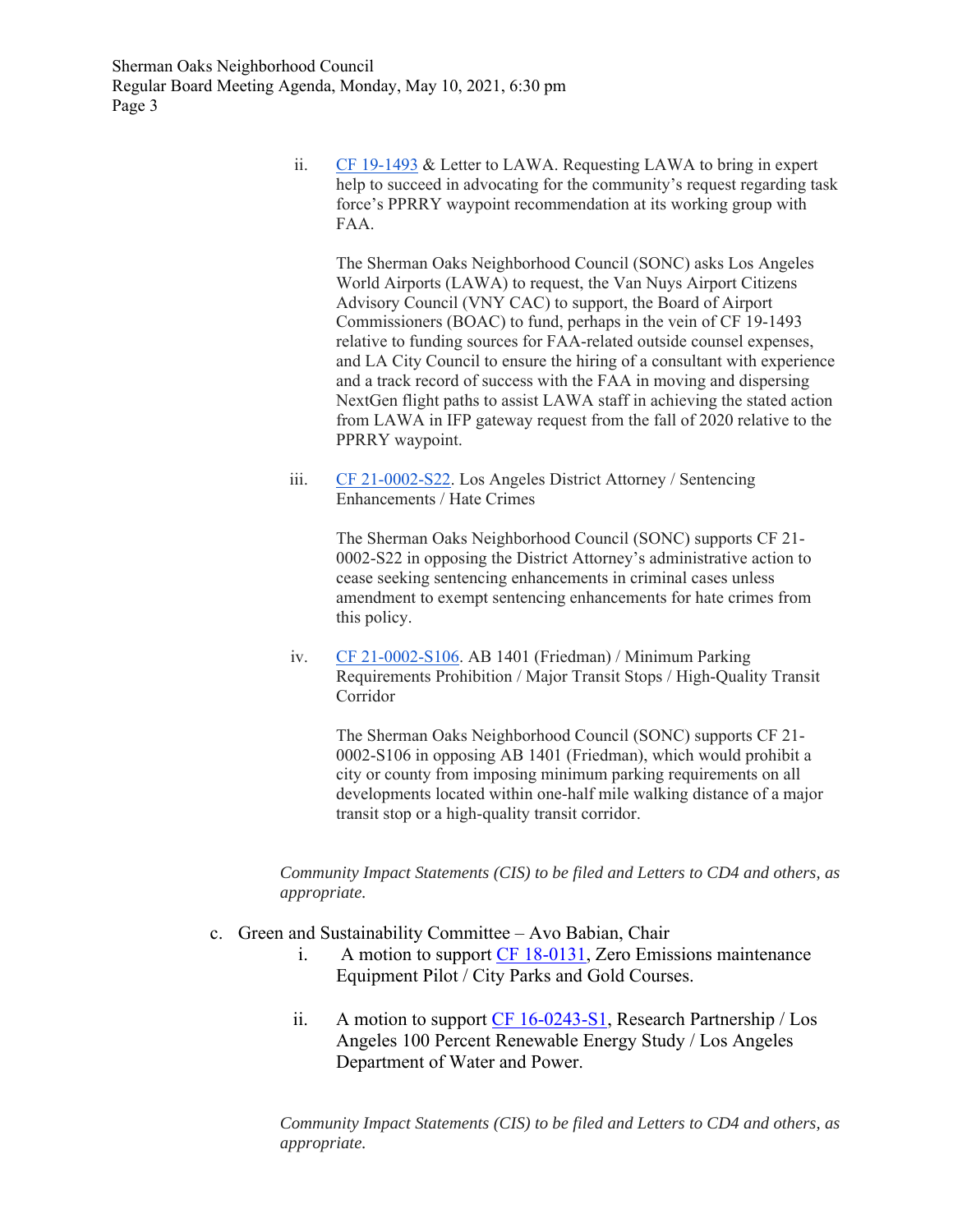- d. Outreach Committee Sarah Manuel, Chair
- e. Planning & Land Use Committee Jeff Kalban, Chair
	- i. A motion to endorse and approve the SONC Planning and Land Use Committee motion, passed on April 15, 2021, requesting the Los Angeles City Council re-evaluate their June 2019 action and require the LA Planning Department to do a comprehensive amendment of the Ventura-Cahuenga Boulevard Corridor Specific Plan.

PLUM Motion 04-15-2021 re Ventura Cahuenga Specific Plan

- f. Public Safety Committee Christy Adair & Jenna Lewis, Co-Chairs
- g. Traffic and Transportation Committee Avo Babian, Chairs
	- i. A motion to support the implementation of "Noise Cameras" to automatically measure exhaust sounds of vehicles and issue citations to the owners of offending vehicles.
	- ii. A motion to write a letter to Metro opposing the widening of freeways and supporting the proposed underground subway solution in the Sepulveda Transit Corridor Project.

*Community Impact Statements (CIS) to be filed and Letters to CD4 and others, as appropriate.*

h. Budget Advocates - Howard Katchen, SONC Representative and Budget Advocate.

# **7. Treasurer's Report –** Candy Williams, Treasurer

- a. Treasurer's Report
- b. **Consent Calendar** All items listed under the Consent Calendar are considered to be routine and may be enacted by one vote. Prior to the motion to consider any action by the Board, any public comments on any of the Consent Calendar items will be heard. There will be no separate action unless members of the Board request specific items to be removed from the Consent Calendar.
	- i. A motion to approve the Sherman Oaks Neighborhood Council's (SONC) Monthly Expenditure Report (MER) for the period ending March 31, 2021.
	- ii. A motion to approve a Neighborhood Purposes Grant (NPG) of \$3000 to the Kester Avenue Elementary PTA to support the school's mural projects.
	- iii. A motion to approve a Neighborhood Purposes Grant (NPG) of \$2762.50 to the Sherman Oaks Chamber Foundation to graffiti proof the painted utility boxes in Sherman Oaks.
	- iv. A motion to approve the Sherman Oaks Neighborhood Council's (SONC)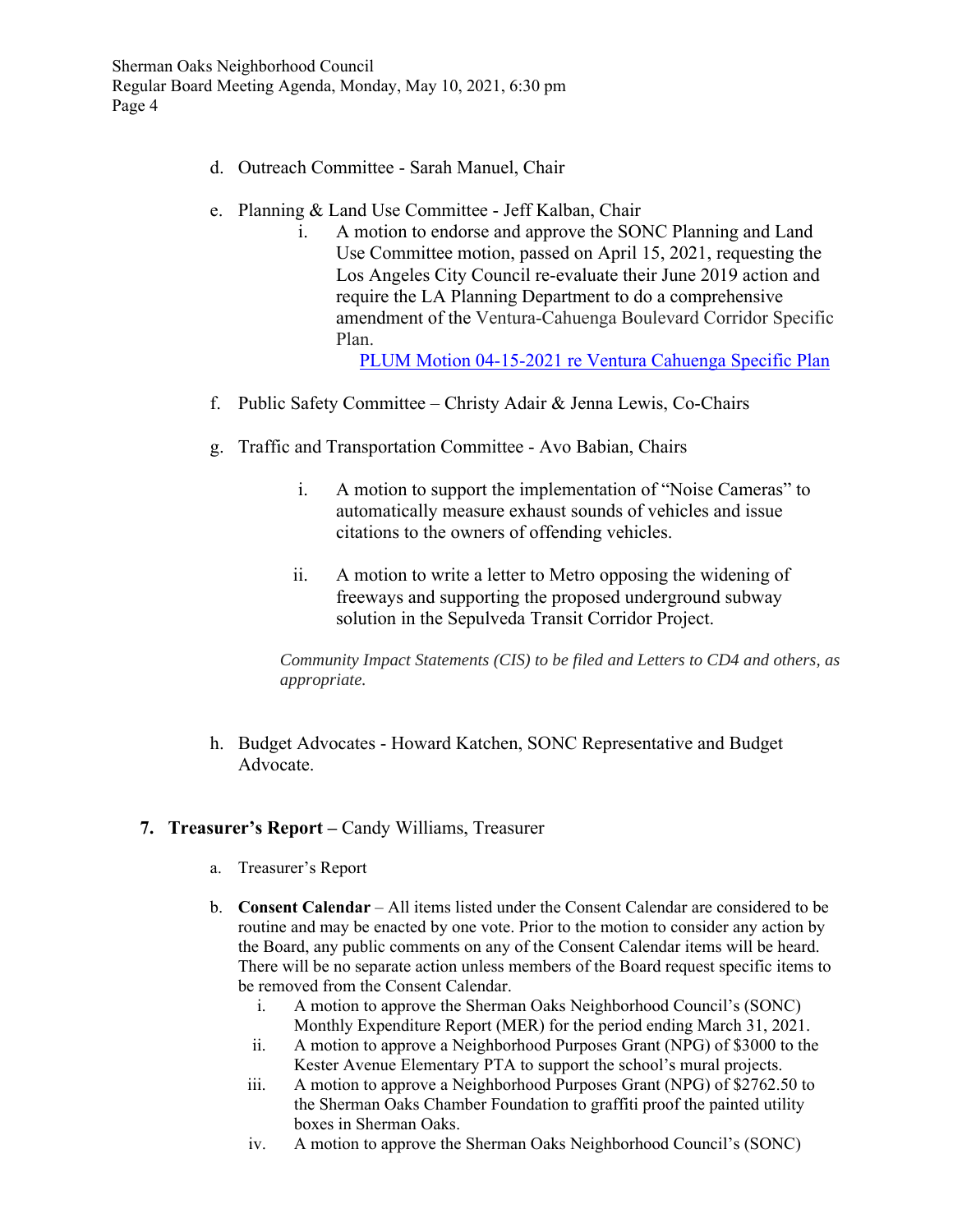> expenditure of \$750 to sponsor the painting of a Utility Box at the corner of Ventura Boulevard and Van Nuys Boulevard as part of SONC's outreach and beautification of our Sherman Oaks community and support of the Sherman Oaks Chamber Foundation.

- v. A motion to approve the Sherman Oaks Neighborhood Council's (SONC) donation of up to \$4000 to the Los Angeles Regional Food Bank.
- vi. A motion to approve the Sherman Oaks Neighborhood Council's (SONC) donation of up to \$4000 to the North Hollywood Interfaith Food Pantry.
- vii. A motion to approve the Sherman Oaks Neighborhood Council's (SONC) donation of \$1000 to LA Family Housing in recognition of Marsha Hunt's waiver of licensing fees for the movie "Marsha Hunt's Sweet Adversity" to be shown at the initial SONC virtual movie series event.
- c. A motion to approve a Neighborhood Purposes Grant (NPG) of \$2000 to the Catholic Charities of Los Angeles, Inc. – Loaves & Fishes II to support unhoused individuals and families in poverty.
- d. A motion to approve the Sherman Oaks Neighborhood Council's (SONC) outreach Movies in the Park in June/July as public health guidelines allow and the expenditure of 2020 encumbered funds of up to \$1885 (Swank Movies \$685 and Pro Outdoor Movies Inc \$1200) for the screening and related expenses.
- e. A motion to approve the expenditure of up to \$1300 to The Web Corner for the maintenance and email account support for the period August 2020 through July 2021.
- f. A motion to approve and provide to the City Clerk details regarding vendors and funds expended under the approved Sherman Oaks Neighborhood Council's (SONC) March 8, 2021 motion to expend up to \$4000 funding for election outreach, that information being: Flyer Company, \$1325.00; Got Print, \$497.20; Signs On The Cheap, \$952.84.

#### **8. Public Comment**

Comments by the public on non-agenda items within SONC's jurisdiction.

# **9. Announcements by SONC Board members**

**10. Adjournment** 

#### **THE AMERICAN WITH DISABILITIES ACT**

As a covered entity under Title II of the Americans with Disabilities Act, the City of Los Angeles does not discriminate on the basis of disability and upon request will provide reasonable accommodation to ensure equal access to its programs, services, and activities. Sign language interpreters, assisted listening devices, or other auxiliary aids and/or services may be provided upon request. To ensure availability of services, please make your request at least 3 business days (72 hours) prior to the meeting by contacting the Department of Neighborhood Empowerment by calling (213) 978-1551 or email: NCsupport@lacity.org